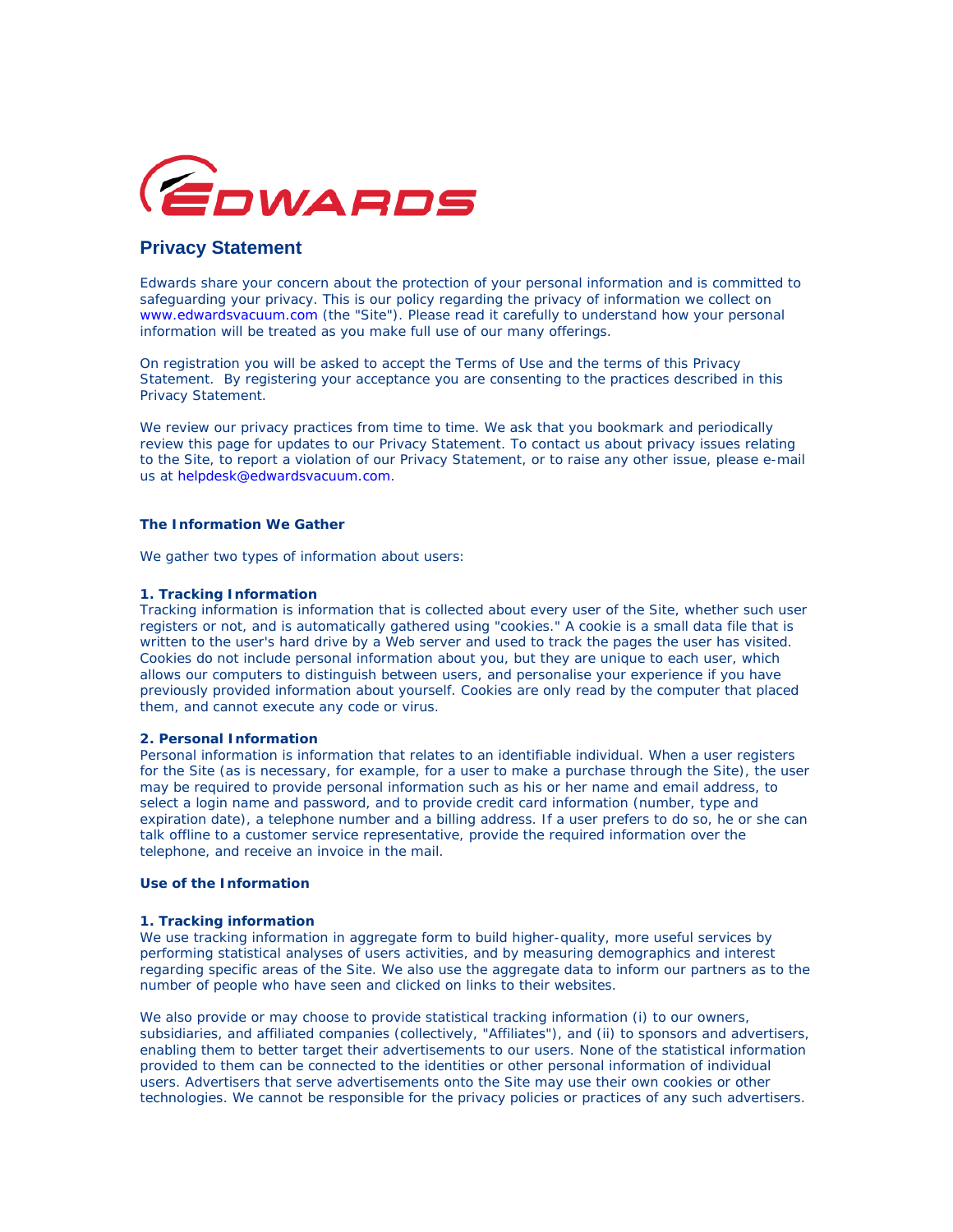### **2. Personal Information**

At registration and when a user is purchasing goods through the Site, we provide notice to the user that personal information will be collected during the registration and/or purchasing process (as applicable). This Privacy Statement itself is also notice that such information is collected.

We may use this information in a number of ways:

- Your contact details and other data you supply as part of the registration process are stored by us to enable you to access the Services on the Site and to provide you with the goods you have purchased or the information you have requested.
- To customise various aspects of the Site to your preferences.
- To pre-complete online forms. For example, if you have provided an address when purchasing goods, the site may automatically fill in that information on a subsequent order form for your purchase of goods. This is simply a convenience - no information is released to anyone unless you authorise its release, such as by clicking a "Submit" button.
- To determine which advertisements or sponsor messages will appear on your screen.
- To send you Edwards (and its Affiliates) product announcements and other information that we feel may be of interest to you. You will be given choices about receiving such communications from us and your preferences will be respected. You may at any time opt out of receiving such communications by providing us with notice at helpdesk@edwardsvacuum.com .
- To forward information to you, from time to time, regarding third party products or services. You will be given choices about receiving such communications from us and your preferences will be respected. Such mailings will be distributed by us and will not involve disclosure of your personal information to third parties, except, as may be necessary, to our contractors, other agents or suppliers as described more fully below. You may at any time opt out of receiving such communications by providing us with notice helpdesk@edwardsvacuum.com .
- As may be necessary to support the operation of the Site, such as for billing, account maintenance, and record-keeping purposes.
- To collect, analyse, report and respond to users' feedback.
- To prevent or detect fraud or abuse of the Site.

We will hold your personal information for as long as is necessary to provide excellent service to you in respect of the product you purchase or the information you request, to monitor that service over a reasonable time period or as may be reasonable given the circumstances in which the information is provided.

#### **Disclosure and Transfer of Personal Information**

We will not sell, trade or lease the personal information you entrust to us.

In connection with the uses described above we may disclose your personal data to our Affiliates.

In connection with the uses described above we may disclose your information to data processors, agents, sub-contractors and other organisations that provide services to us. For example, postal mailing or emailing information, processing credit card transactions, carrying out research or analysing feedback on our behalf. Whenever we contract with outside organisations we hold them accountable to protect personal information by adopting reasonable security measures, and restricting their use of the information to the provision of the services we have requested.

Unless we have your permission, we will not disclose any personal information to any third parties, except when we believe in good faith that the law requires it, to protect other users of the Site, or to respond to an emergency. If you partake, or we reasonably suspect that you are partaking, in any illegal activity, we may disclose your personal information without a subpoena, warrant or other court order to the extent we feel is necessary to cooperate with appropriate authorities. We reserve the right to transfer any information to a third party in the event that we sell or otherwise transfer substantially all of our business or assets related to the Site.